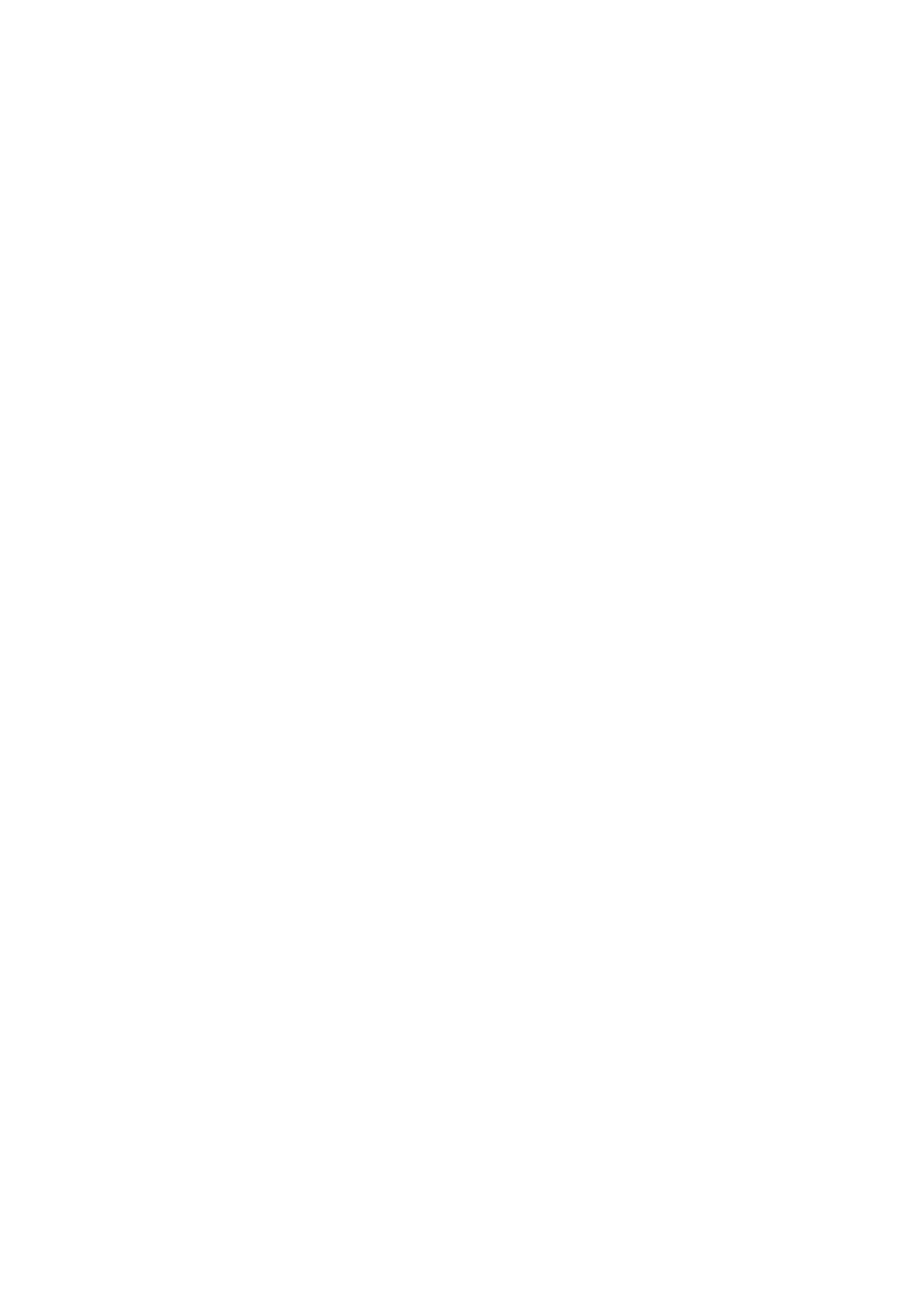# **Conversations About Indigenous Rights**

The UN Declaration on the Rights of Indigenous Peoples in Aotearoa New Zealand *Edited by Selwyn Katene and Rawiri Taonui*

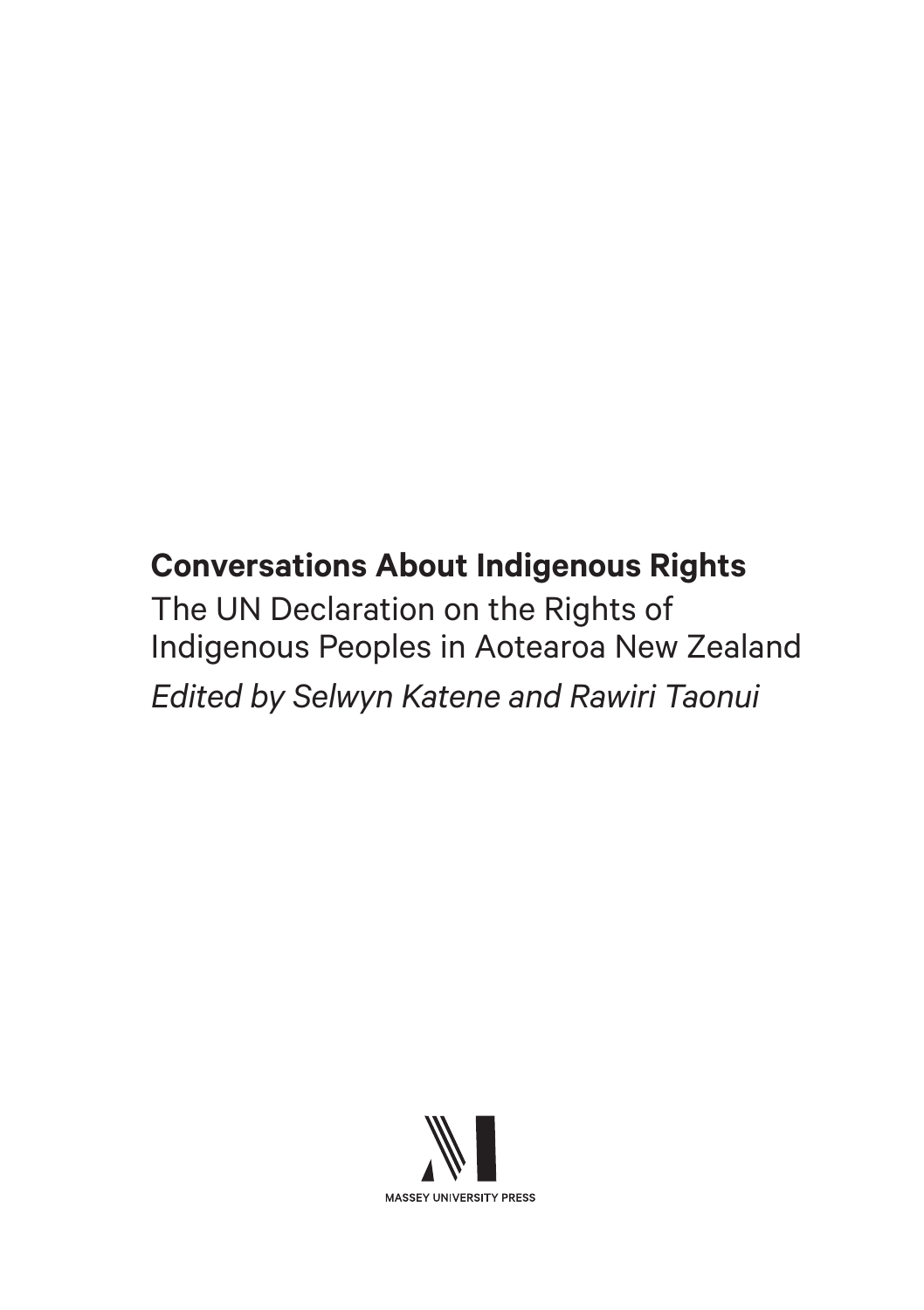### **CONTENTS**

| <b>Foreword</b>                                                         |                                                                                                                                 | 7  |  |
|-------------------------------------------------------------------------|---------------------------------------------------------------------------------------------------------------------------------|----|--|
|                                                                         | Margaret Mutu                                                                                                                   |    |  |
| <b>Preface</b>                                                          |                                                                                                                                 | 11 |  |
|                                                                         | David Rutherford                                                                                                                |    |  |
| <b>Introduction</b><br>13                                               |                                                                                                                                 |    |  |
| Selwyn Katene and Rawiri Taonui                                         |                                                                                                                                 |    |  |
| <b>Part 1: Adopting the Declaration</b>                                 |                                                                                                                                 |    |  |
| 1.                                                                      | The rise of Indigenous peoples: The United Nations Declaration<br>on the Rights of Indigenous Peoples<br>Rawiri Taonui          | 25 |  |
| 2.                                                                      | A personal reflection on the drafting of the United Nations<br>Declaration on the Rights of Indigenous Peoples<br>Moana Jackson | 48 |  |
| 3.                                                                      | At the table<br><b>Pita Sharples</b>                                                                                            | 57 |  |
| Part 2: National contexts in Aotearoa New Zealand, Canada and Australia |                                                                                                                                 |    |  |
|                                                                         | 4. Whānau, hapū and iwi<br>Naida Glavish                                                                                        | 67 |  |
| 5.                                                                      | The view from Canada<br>Sheryl Lightfoot                                                                                        | 75 |  |
| 6.                                                                      | Aspirational, not binding<br>Steve Larkin and Kathleen Butler                                                                   | 93 |  |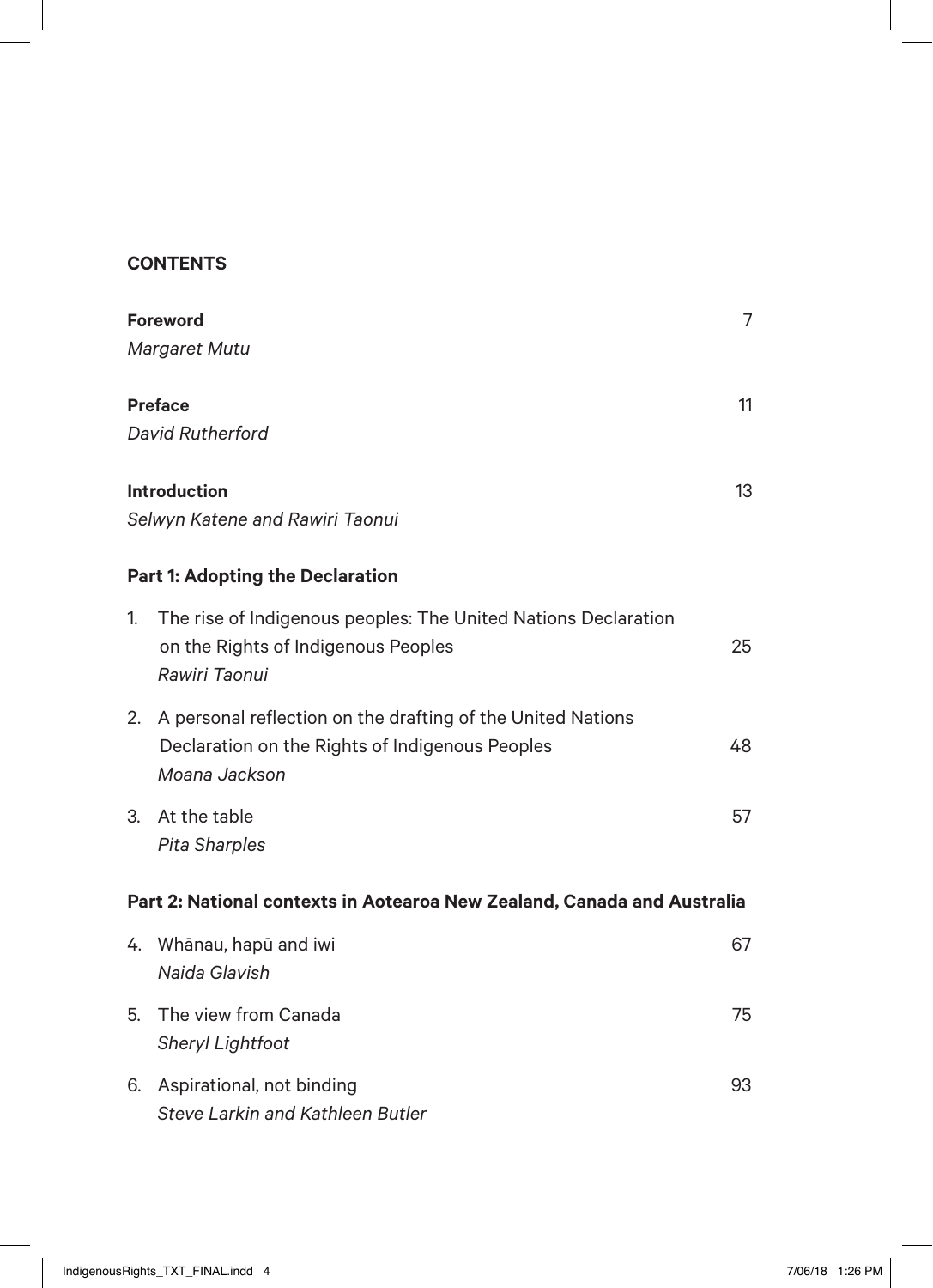## **Part 3: Case studies**

|                                   | 7. Using UN documents in domestic advocacy<br>Fleur Te Aho and Anaru Erueti                                                                                   | 105 |  |
|-----------------------------------|---------------------------------------------------------------------------------------------------------------------------------------------------------------|-----|--|
| 8.                                | Government and human rights<br>Jessica Ngatai                                                                                                                 | 128 |  |
| 9.                                | A global Indigenous leadership collaboration<br>Selwyn Katene                                                                                                 | 136 |  |
|                                   | 10. Indigenous enterprises and economies<br>Jason Paul Mika                                                                                                   | 156 |  |
|                                   | 11. Māori business and enterprise<br>Pushpa Wood                                                                                                              | 176 |  |
| Part 4: The international context |                                                                                                                                                               |     |  |
|                                   | 12. A review of international developments since the adoption of the<br>United Nations Declaration on the Rights of Indigenous Peoples<br><b>Tracey Whare</b> | 183 |  |
|                                   | 13. The implementation and future of the United Nations Declaration<br>on the Rights of Indigenous Peoples<br>Rawiri Taonui                                   | 193 |  |
|                                   | <b>Acknowledgements</b>                                                                                                                                       |     |  |
|                                   | About the contributors                                                                                                                                        |     |  |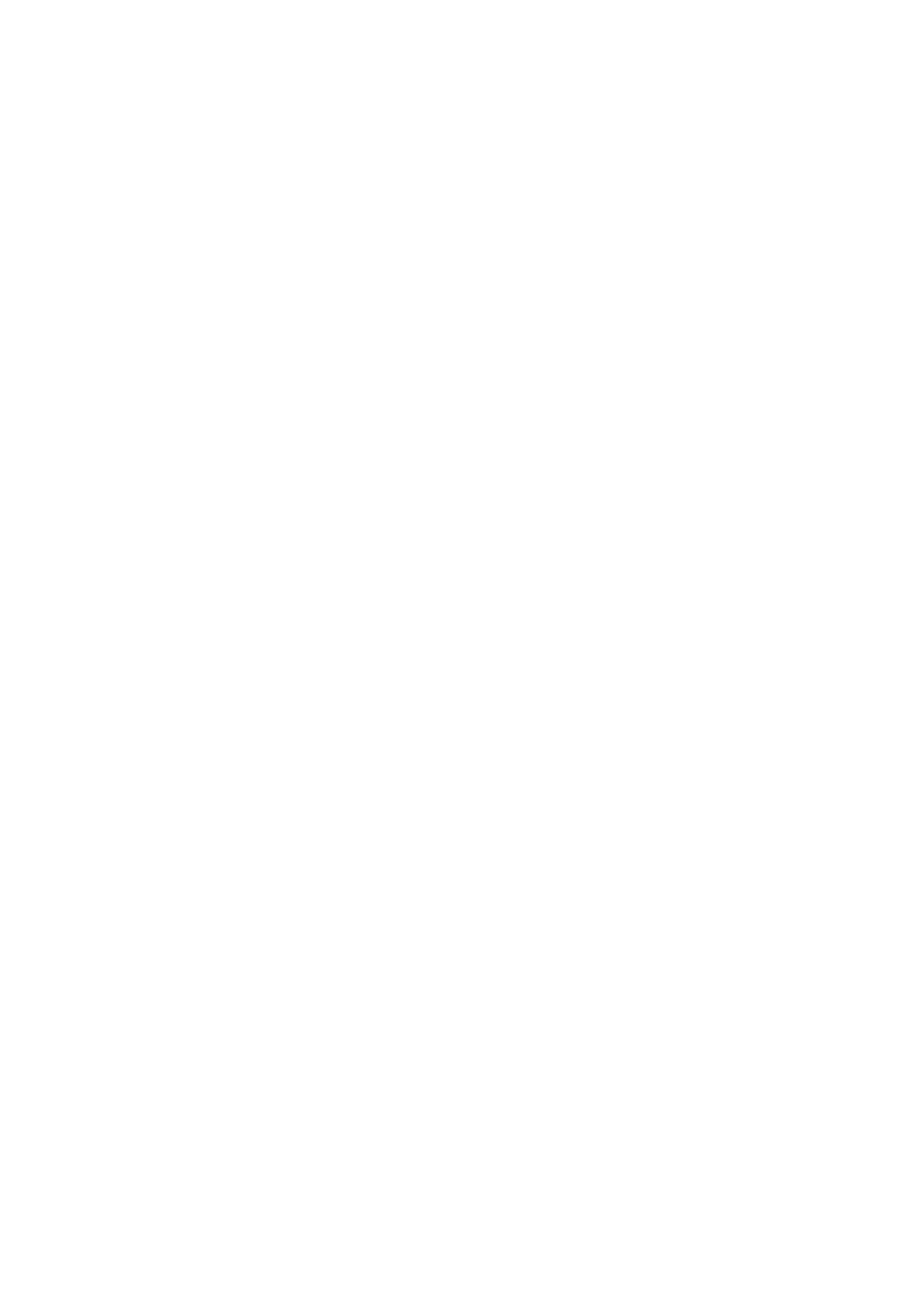#### **FOREWORD**

Ka tukuna atu ngā mihi mahana ki a koutou katoa ngā kanohi o rātou mā. Ka mihi hoki ki te tini o rātou kua mene atu ki te pō. Nā koutou i tangi atu, nā koutou i tuku atu ki te kōpu o te whenua, arā, nā tātou katoa. Nō reira, e ngā mate, takoto mai rā, haere, hoki atu ki ki Hawaiki nui, ki Hawaiki roa, ki Hawaiki pāmamao, Te Hono-i-Wairua. E kore koutou e warewaretia. Hoki mai ki a tātou te hunga ora, tēnā koutou, tēnā koutou, tēnā tātou katoa.

The United Nations Declaration on the Rights of Indigenous Peoples is a blueprint for implementing Te Tiriti o Waitangi, New Zealand's founding constitutional document. Not long after rangatira signed this treaty, they realised that British immigrants were not abiding by it. Instead they were claiming a right to take over this country in the mistaken belief that whites are somehow inherently privileged and superior and Māori are somehow less than human. This belief derived from the fatally flawed Doctrine of Discovery developed in the fifteenth and sixteenth centuries in Europe to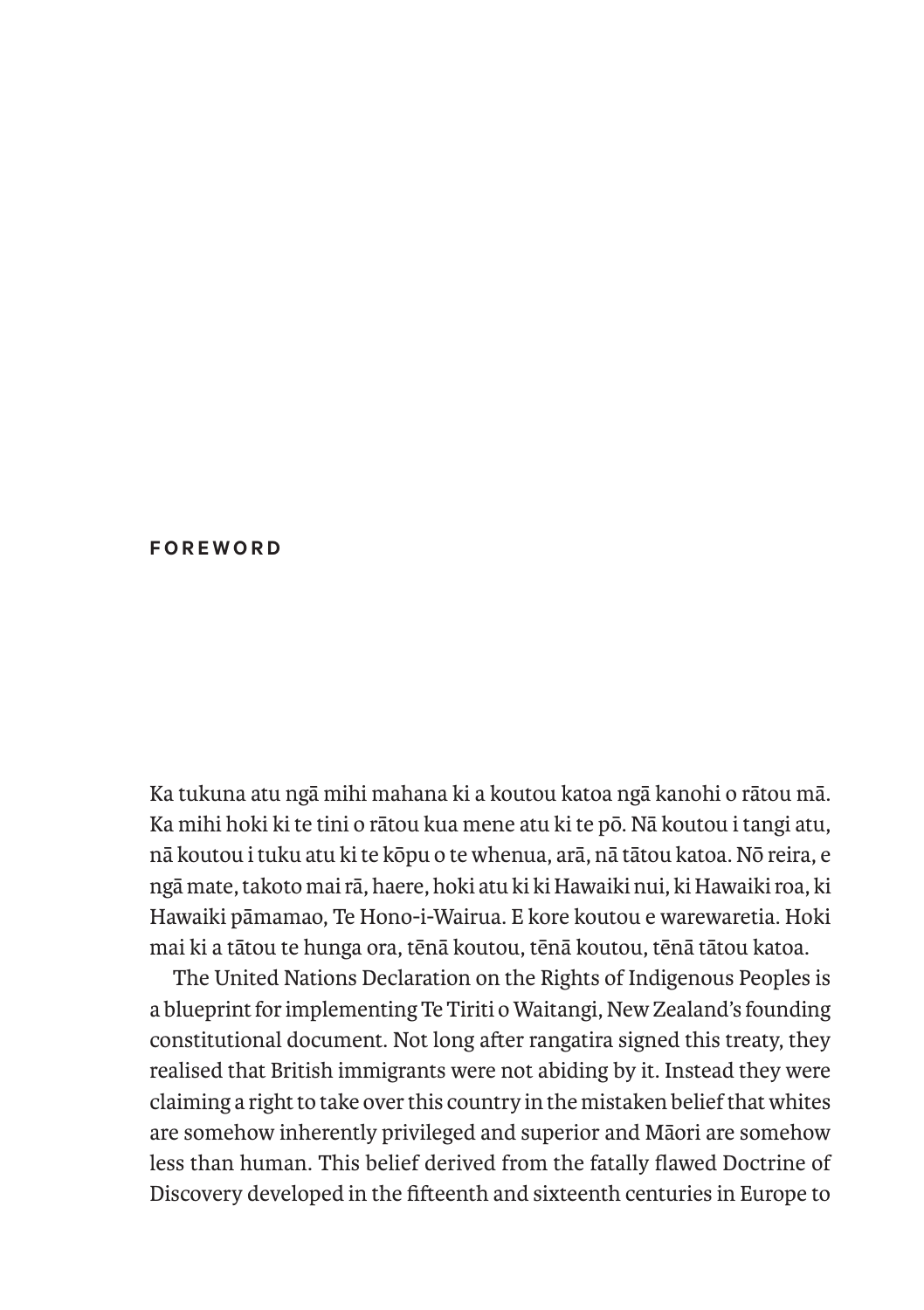justify invading and taking over the lands and lives of other peoples. It has been used mercilessly in New Zealand since 1840 to deprive Māori of our homes, lands, territories, rights, freedom and lives, leaving us in a state of poverty, deprivation and marginalisation that exists to this day.

For well over a century now, Māori have been seeking international support to overcome the destructive oppression that British colonisation brought to our country. It was not until the establishment of the United Nations in answer to the atrocities committed during the world wars that we started to make some progress. With the adoption of the Universal Declaration of Human Rights in 1948 and then the legally binding International Covenants on Civil and Political Rights, and Economic, Social and Cultural Rights in 1966, the Doctrine of Discovery became internationally outlawed. And yet it persisted here in New Zealand, and in Australia, Canada and the United States, the so-called CANZUS states.

In the 1980s, drafting of the United Nations Declaration on the Rights of Indigenous Peoples commenced with several Māori experts participating, including Dr Moana Jackson, who chaired the group that initially drafted the Declaration, the late Dame Ngāneko Minhinnick and Irihāpeti Murchie, and Aroha Mead. Twenty-two years later it was finally adopted by the United Nations General Assembly with the support of 144 states. It was the dogged resistance and opposition of the CANZUS states, often led by New Zealand, that dragged out the drafting for so long. They succeeded in weakening the Declaration significantly and were the only states to oppose its adoption.

A conference marking the tenth Anniversary of the adoption of the United Nations Declaration on the Rights of Indigenous Peoples was held at Te Papa in Wellington on 5–6 September 2017. It was an opportunity not only to reminisce on the long, hard battle fought to have the Declaration adopted but also to consider its impact and relevance to date and its potential to deliver future benefits. It was also an opportunity to consider whether it has helped the CANZUS states to move on from their reliance on their rule of law adherence to the Doctrine of Discovery once each of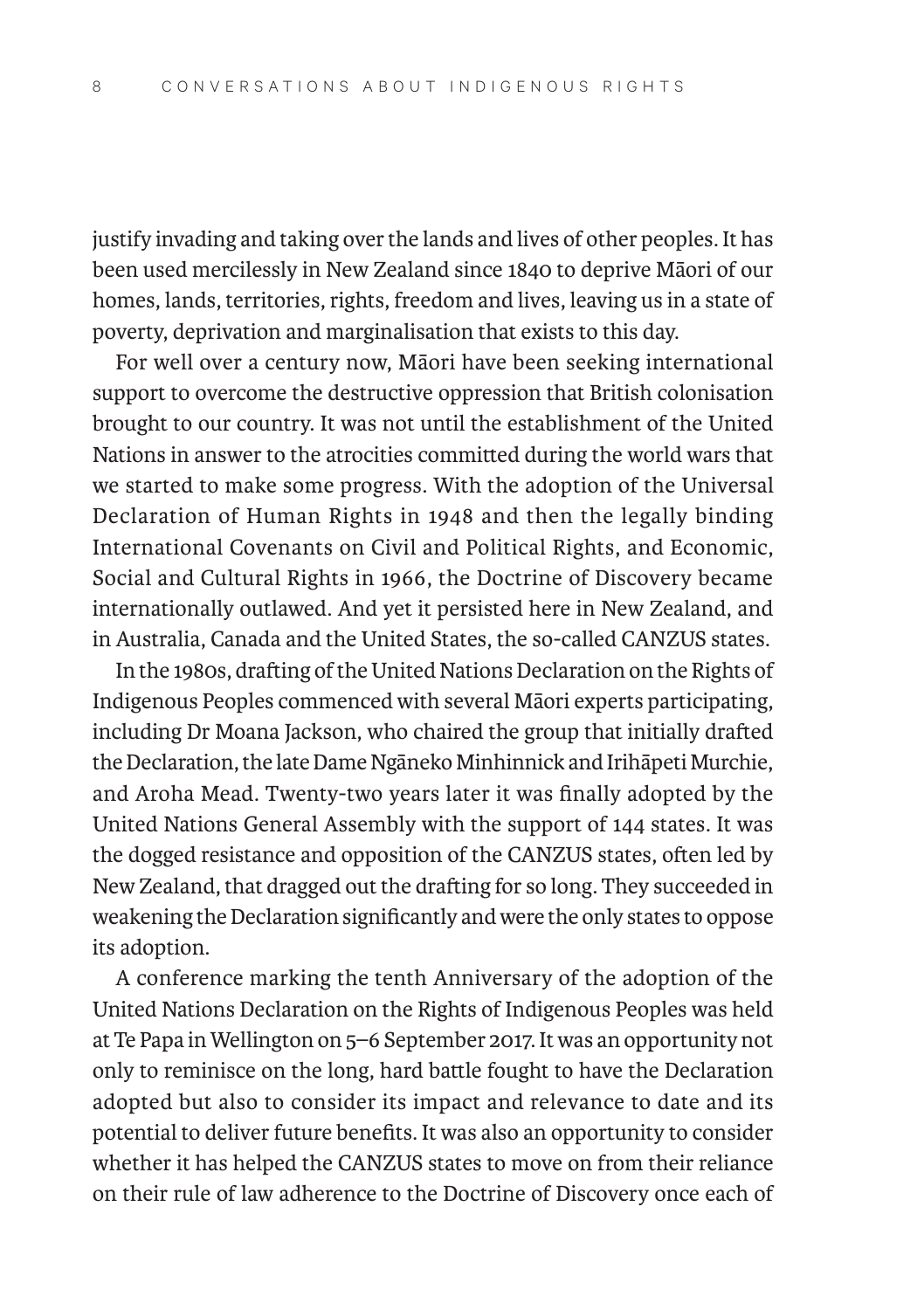them also eventually adopted the Declaration, and to repair the damage wrought by their colonisation of Indigenous lands and territories. This volume captures a number of the presentations delivered at the conference on these areas.

For Māori in New Zealand, it has not been apparent that the government has moved on from its reliance on the Doctrine of Discovery. Despite assertions made in United Nations forums that they are adhering to the Declaration, the situation at home has remained dire. Fundamental human rights, including the over-arching right to self-determination, continue to be denied to Māori. We continue to battle for recognition of our rights as Indigenous people, the tangata whenua of this country responsible for preserving the life-giving and life-sustaining powers of our Mother Earth, Papatūānuku. Increasingly we are looking to the Declaration to articulate our rights and to the United Nations to hold New Zealand governments to account for their refusal to implement the Declaration.

In 2015 National Iwi Chairs Forum, an informal group of chairs of 73 Māori nations from throughout the country, established the Independent Monitoring Mechanism to report to the United Nations Expert Mechanism on the Rights of Indigenous Peoples on the government's compliance with and implementation of the Declaration. Its membership includes Dr Moana Jackson, Aroha Mead, Tracey Whare and Associate Professor Claire Charters, who have all spent many years fighting for Indigenous rights in the United Nations. Its reports to date have highlighted the lack of both compliance and implementation and have contributed to damning reports from other United Nations treaty bodies on the government's treatment of Māori.

Each treaty body has made specific recommendations on what the government is to do to adhere to its international obligations to Māori. This includes participating in a national conversation on the need for constitutional transformation including the proposals set out in the 2016 report of Matike Mai Aotearoa — the Independent Working Group on Constitutional Transformation. After 178 years of struggle against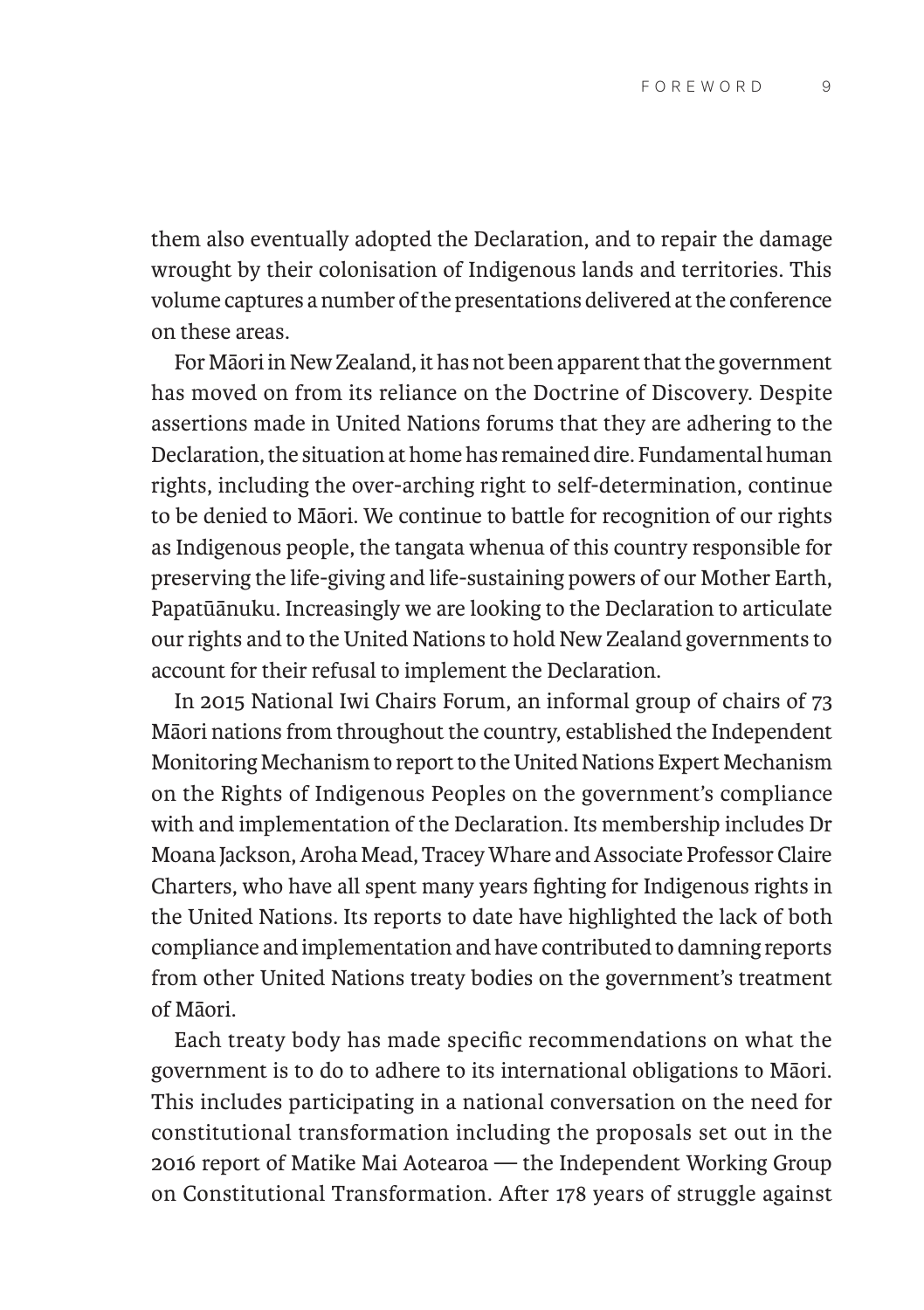our oppressors, it is clear that only constitutional transformation will free us from suffocating colonisation and ensure that the Declaration is implemented in New Zealand.

*Professor Margaret Mutu Chair, Independent Monitoring Mechanism Karikari, April 2018*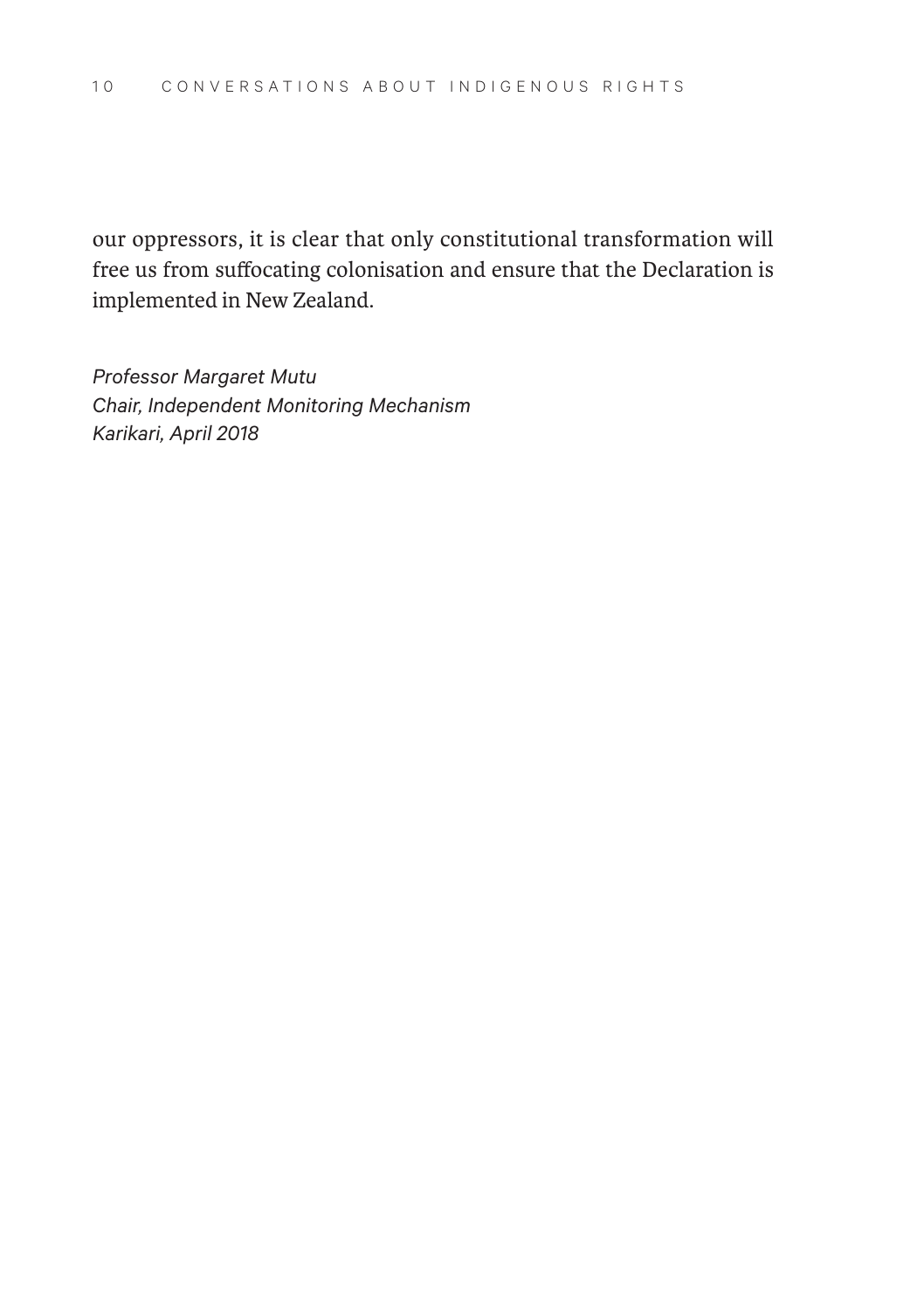#### **PREFACE**

The rights of Indigenous peoples in New Zealand, but also around the world, are continually being impacted by government and business. New Zealand was slow to get on board the United Nations Declaration on the Rights of Indigenous Peoples express. I acknowledge Sir Pita Sharples' role in getting New Zealand on the train. Now we have the chance to lead.

The Declaration breathes life into the existing human rights obligations of New Zealand towards Indigenous peoples. It provides a human rights lens and interprets at a domestic level the human rights dimensions of Te Tiriti o Waitangi — New Zealand's founding human rights and founding constitutional document. Te Tiriti o Waitangi and the Declaration are both strongly aligned and mutually consistent, and the Declaration assists with the interpretation and application of the articles of the Treaty and the principles of partnership, protection and participation.

So why is the Declaration so important? It is important because it looks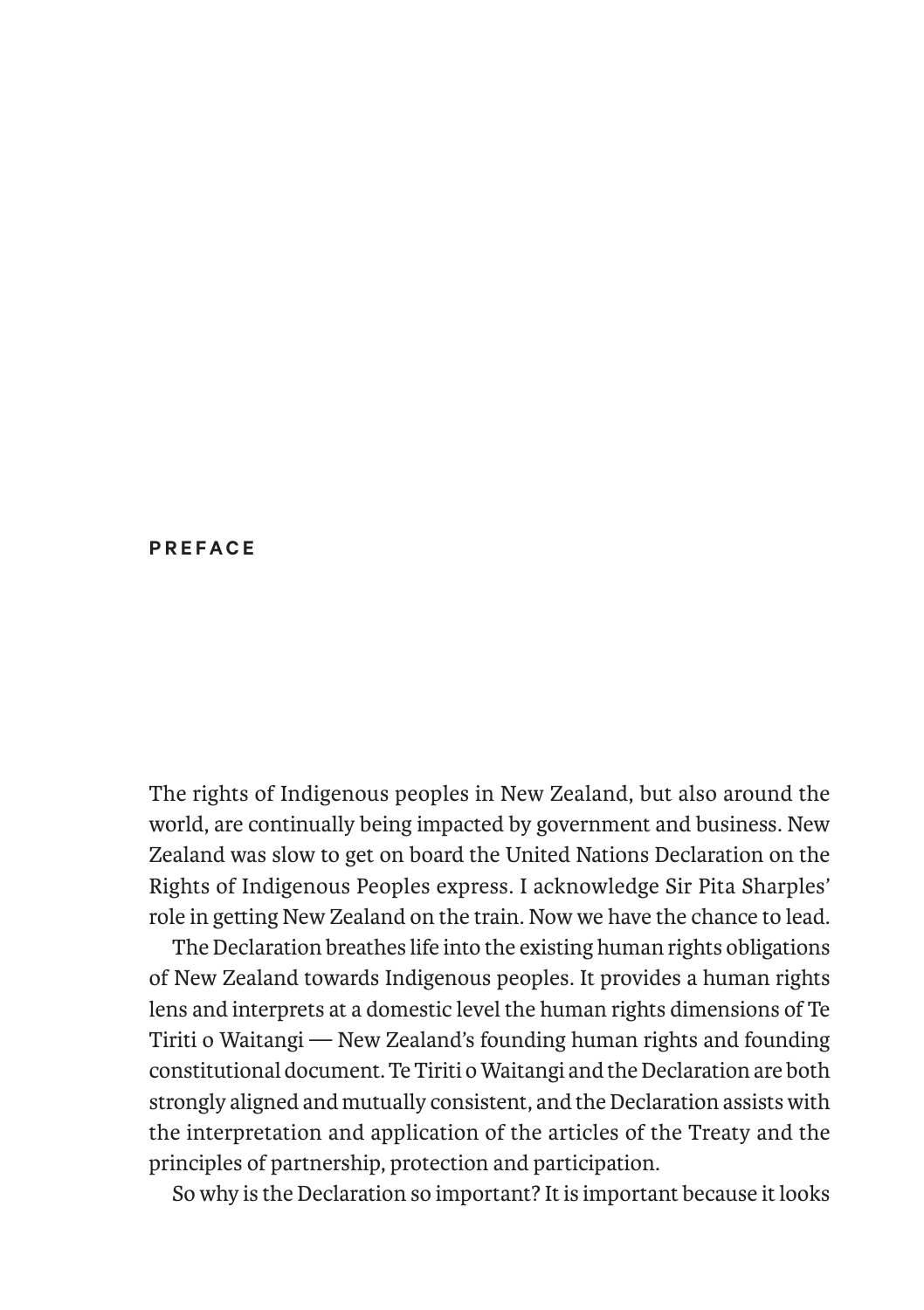to hold states to account around both the individual and the collective rights of Indigenous peoples around the world.

*David Rutherford Chief Commissioner New Zealand Human Rights Commission*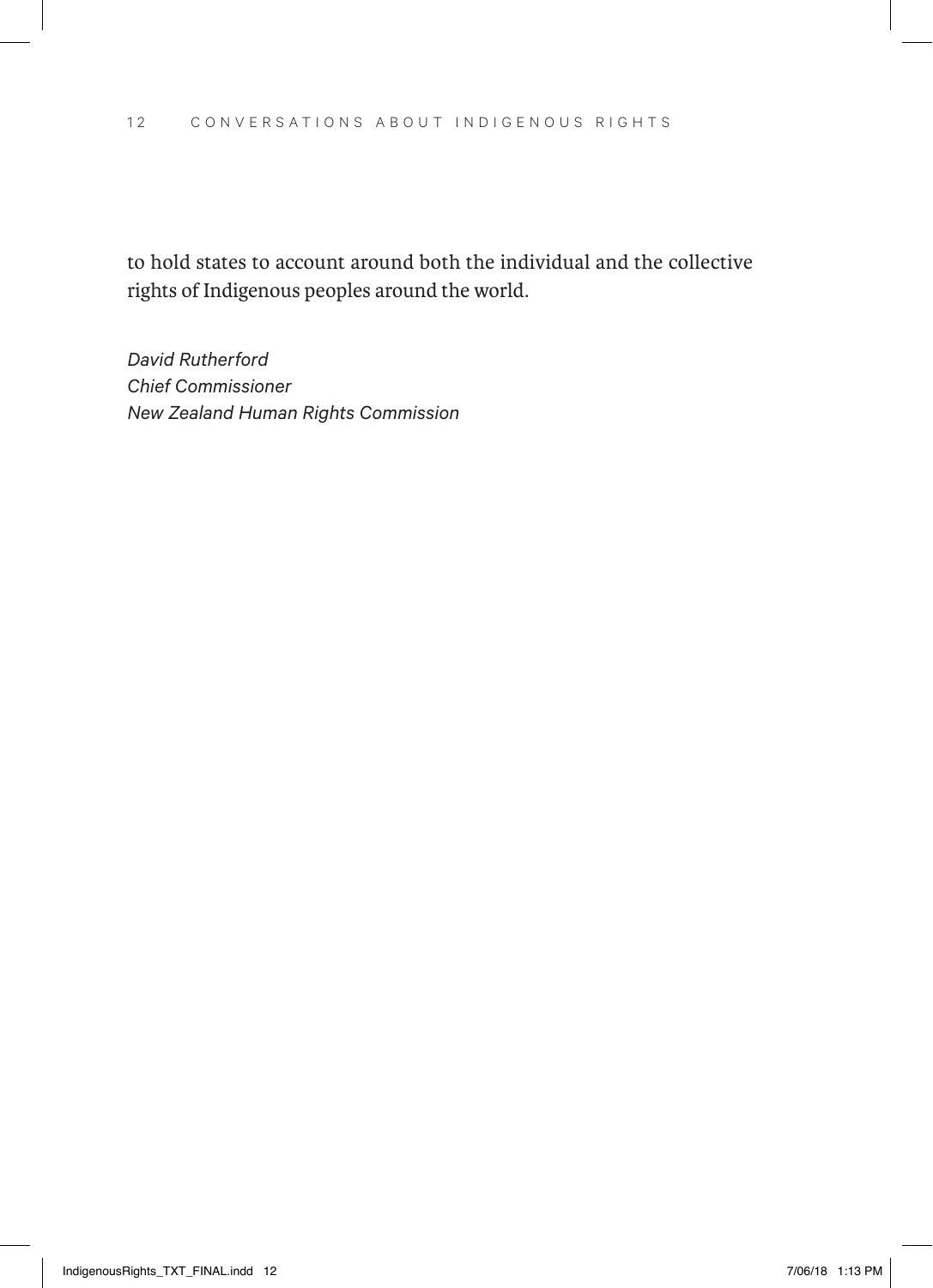#### **Introduction**

*Selwyn Katene and Rawiri Taonui Editors*

This book presents perspectives by writers from Aotearoa New Zealand and the international community reflecting on the tenth anniversary of the United Nations General Assembly's adoption of the United Nations Declaration on the Rights of Indigenous Peoples.

On Thursday 13 September 2007, with the support of 144 of the 193 member nations, the UN General Assembly adopted the UN Declaration on the Rights of Indigenous Peoples (the Declaration). That same year, Bolivia became the first country to formally recognise the Declaration in legislation. The first case in international law to cite the Declaration was in 2008, when the Supreme Court of Belize found in favour of Indigenous Mayan peoples against the government of Belize in a case over 'free, prior and informed consent' regarding logging, hydroelectricity and mining development. In 2008, Ecuador adopted a new constitution that included reference to key rights under the Declaration. In 2009, Bolivia also recognised the Declaration in its new constitution.

Following the Durban Review Conference in 2009, over 180 states endorsed a statement welcoming 'the adoption of the UN Declaration on the Rights of Indigenous Peoples' and urged 'states to take all necessary measures to implement the rights of Indigenous Peoples in accordance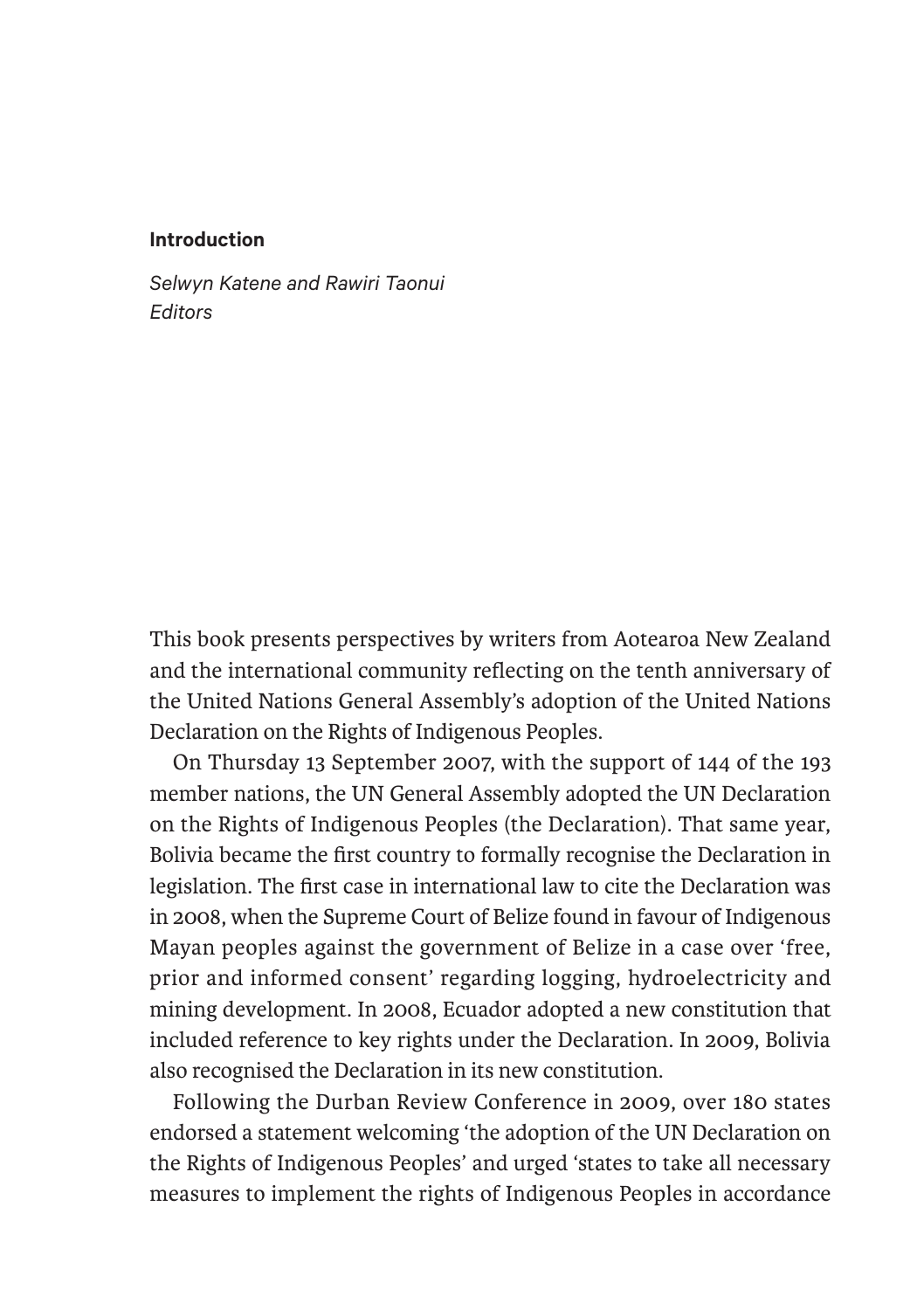with international human rights instruments without discrimination'.<sup>1</sup> In 2009, the Australian government formally adopted the Declaration, followed by Samoa and Colombia. New Zealand, an abstention in the 2007 vote, declared its support for the Declaration in April 2010. Later that year, Canada and the United States also adopted the Declaration.

In 2014, New Zealand supported the Outcome Document of the World Conference on Indigenous Peoples (WCIP), including commitments to cooperate with Indigenous peoples to develop national strategies, action plans and other measures to implement the Declaration.

In 2015, the Iwi Leaders Group established Matike Mai Aotearoa, an independent monitoring mechanism of the Declaration in New Zealand. The following year, the New Zealand Human Rights Commission launched a series of New Zealand-wide educational forums on the Declaration. In 2016, the Canadian government asserted a commitment to apply the Declaration without qualification.

The wellbeing of Indigenous peoples the Declaration embraces is important. They are descendants of the first or earliest occupiers of lands. They number 350 to 500 million people, embody 90 per cent of the world's cultural diversity, and occupy 20 per cent of the Earth's land mass.<sup>2</sup> Indigenous peoples have rich and ancient cultures, and view their social, economic, environmental and spiritual systems as interdependent, and have beliefs that are crucial to the sustainable development of the Earth. Indigenous peoples are among the world's most vulnerable, marginalised and disadvantaged groups.

There is no doubt that the Declaration is a deeply significant document. In 2007, then UN Secretary-General Ban Ki-moon described its signing as an 'historic moment when UN Member States and indigenous peoples reconciled with their painful histories and resolved to move forward together on the path of human rights, justice and development for all'.3

James Anaya, of Apache descent, an American lawyer and a former UN Special Rapporteur on the Human Rights situation and fundamental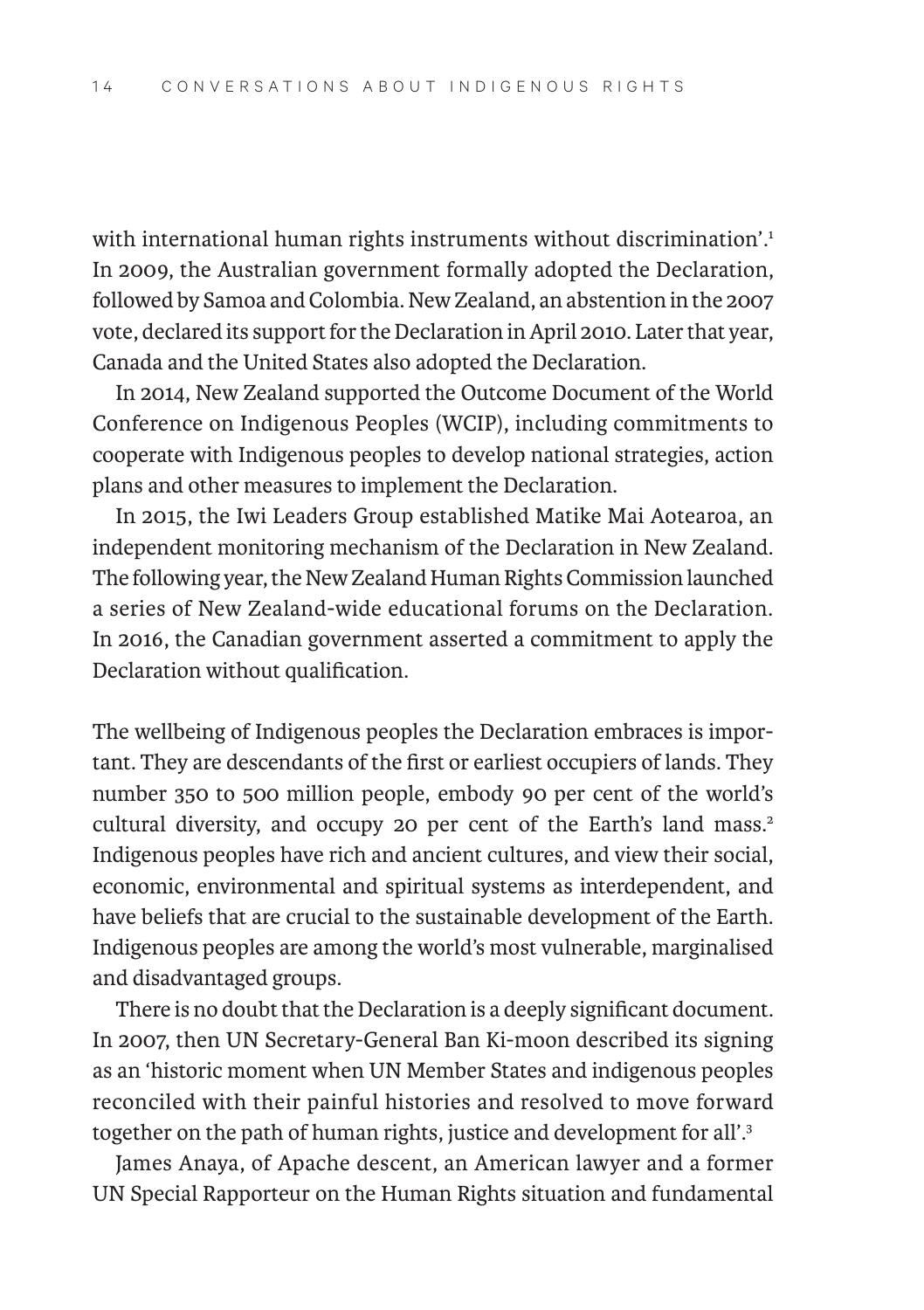freedoms of Indigenous People, John Henrikson, the former Chairperson-Rapporteur of the UN Expert Mechanism of the Rights on Indigenous Peoples, and Victoria Tauli Corpuz, the former Chairperson of the UN Permanent Forum on Indigenous Issues and current Special Rapporteur on the Rights of Indigenous Peoples, said: 'The rights recognized in the Declaration constitute the minimum standards for the survival, dignity and wellbeing of the indigenous peoples of the world.'4

Sir Edward Taihakurei Durie, former Chair of the Waitangi Tribunal, said of the Declaration: 'Notwithstanding the progress made through all the tribunal reports and court cases from the 1980s, and the consequential changes in legislation and official policy, I would still rank the day that New Zealand gave support to the Declaration as the most significant day, in advancing Māori rights, since 6th February 1840.'5 So what does the Declaration intend? It asserts:

- the individual and collective rights of Indigenous peoples, as well as their rights to culture, identity, language, employment, health and education
- the rights of Indigenous peoples to self-determination, and the free, prior and informed consent over their heritage and culture, and the development of their territories and natural resources
- the rights of Indigenous peoples to maintain and strengthen their own institutions, cultures and traditions, and to pursue their development in keeping with their own needs and aspirations
- discrimination against Indigenous peoples is prohibited, and promotes their full and effective participation in all matters that concern them, and their right to remain distinct and to pursue their own visions of economic and social development.

In September 2017, a landmark conference to celebrate the tenth anniversary of the adoption of the Declaration was co-hosted by Massey University's Global Centre for Indigenous Leadership and the New Zealand Human Rights Commission. The tenth anniversary was an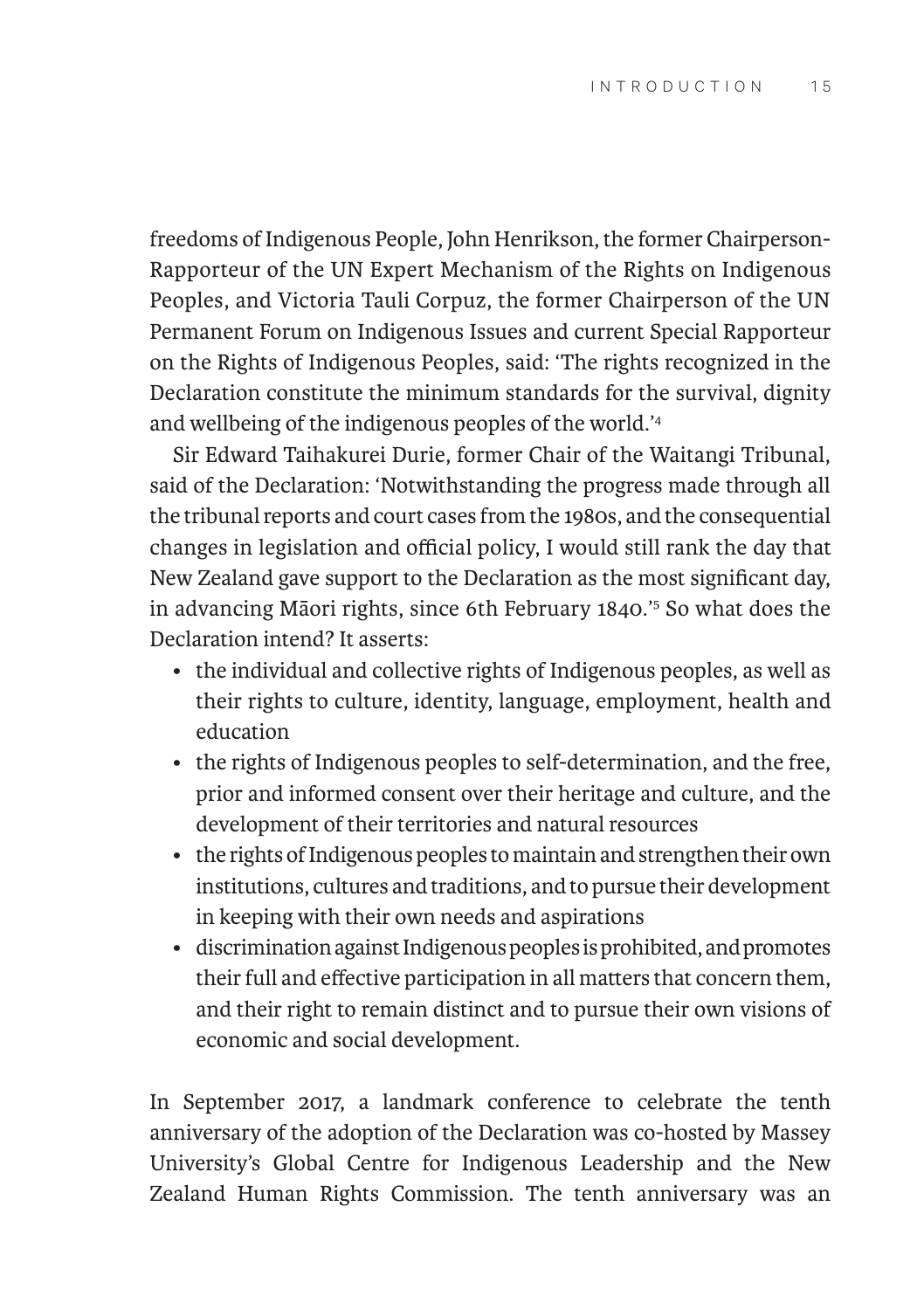opportune time to hold a New Zealand conference to reflect on the history of the adoption of the Declaration, and its current progress, relevance and future potential.

The conference provided a national and international focus for a discussion on the Declaration and Indigenous rights, and opportunity to actively promote and breathe life into implementing the Declaration in Aotearoa New Zealand and in other countries. It was also an opportunity for people working in areas impacting on Māori and Indigenous development, for example in Aotearoa New Zealand, Australia and Canada, to learn from each other, and to consider new and better ways of advancing Māori and Indigenous peoples.

In considering and scoping the opportunities and challenges for Māori and Indigenous peoples, the conference brought together leading Indigenous thinkers and experts in their fields to discuss the experiences, understandings and learnings that will inform and assist Māori and Indigenous development.

Indigenous peoples, including Māori in Aotearoa New Zealand, first nations, Metis and Inuit in Canada, and Aboriginal and Torres Strait Islanders in Australia, achieve the greatest results when acting as collectives. To that end, the conference was relevant to Māori and Indigenous leaders and managers, providers of health, education and social services, land trusts, tribal groups, government agencies, international bodies, education institutions, academics and researchers, students and 'futurologists'.

By bringing together current thinking on the Declaration, participants synthesised perspectives on it to assist and inform the realisation of the Declaration now and into the future. These issues require discussion and debate if Māori and Indigenous peoples are to prosper in the coming years.

The conference also sought to address the balance between the Declaration's social, cultural, economic and environmental dimensions, and opportunities for realising Indigenous potentialities within the several community contexts of contributing presenters.

One key observation was that the Declaration holds considerable moral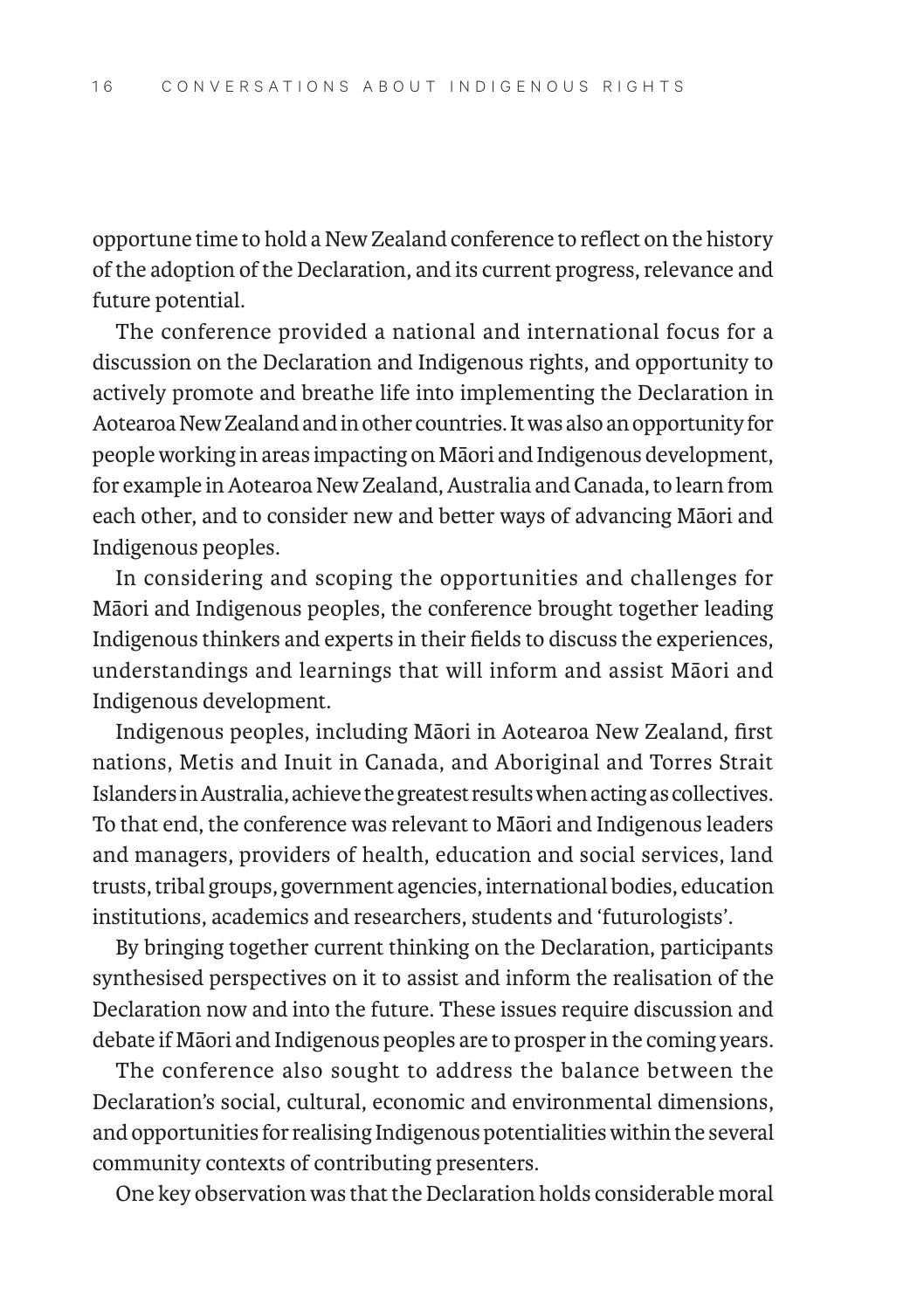authority and contains principles that are consistent with those in the Treaty of Waitangi. The Treaty and Declaration are strongly aligned and mutually consistent, with the Declaration assisting with interpretation and application of the Treaty principles of partnership, protection and participation.

Participants also agreed that the many Indigenous leaders from multiple countries who worked on the Declaration over more than two score years can be rightly proud of their achievements. The journey to full implementation is now well under way. Indigenous peoples are mobilising across the globe. Stronger commitments, resources, will and action are required from governments.

In the case of Aotearoa New Zealand, government decisions, policy and legislation should take the principles of the Declaration into consideration alongside those of the Treaty. Breathing life into a fully implemented Declaration and affirming Māori Indigenous rights, including rights of self-determination, should be a focus of the government through its principal adviser, Te Puni Kōkiri (the Ministry of Māori Development), in consultation with community groups, including iwi (tribes), to ensure the Declaration's full implementation. And, as our brothers and sisters from other countries who attended the conference clearly outlined, the same situation applies across the world.

By bringing together the collective wisdom, shared at the 2017 conference, this book seeks to provide a touchstone reference for future implementers of the Declaration in Aotearoa New Zealand and abroad.

The book is divided into four parts. In Part 1, 'Adopting the Declaration', Rawiri Taonui, one of the most prolific writers on Indigenous Māori rights in Aotearoa New Zealand over the past 20 years, describes the influences that shaped the rise of the Indigenous rights movement in the latter half of the twentieth century. Taonui also outlines the cultural politics between states and Indigenous peoples on the long path leading to the adoption of the Declaration.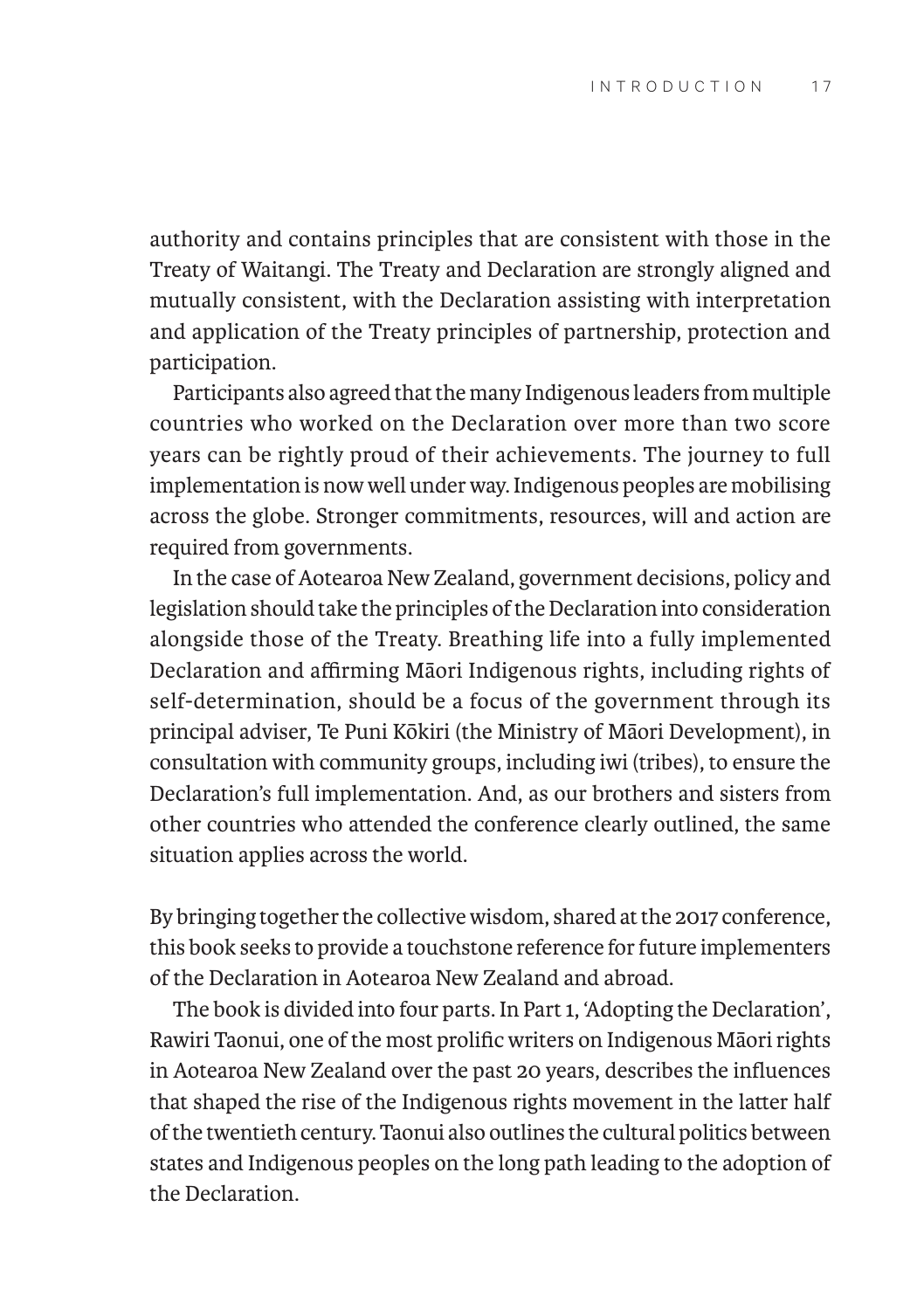Moana Jackson, an internationally respected Indigenous rights advocate and lawyer, provides a deeply personal and articulate essay centred on the humanity of Indigenous peoples. He reflects on his experiences drafting the Declaration in the context of uplifting Indigenous peoples from the dehumanising experiences of colonisation and state oppression. Jackson recounts the politics of the New Zealand and other governments and the compromises they affected in the Declaration and the possible implications these have for Indigenous human rights.

Pita Sharples, a former political leader of the Māori Party and government minister, shares his understanding about what it means to grow up in the context of Indigenous disadvantage and poverty, and in an environment where the state policy impeded his parents from speaking to their children in their native tongue. He asserts the imperatives of identity, pride in culture and indigeneity and extols the value of working towards reclaiming one's rights. He urges collective Indigenous action to ensure the survival of te reo Māori (the Māori language). Sharples also writes with some emotion about what it meant to persuade the National government to adopt the Declaration in 2010 and his experience making the announcement to the UN Permanent Forum on Indigenous Issues.

Part 2, 'National Contexts in Aotearoa New Zealand, Canada and Australia', offers insights into the realities of Indigenous peoples in Aotearoa New Zealand, Canada and Australia and their experience of the adoption and implementation of the Declaration. Naida Glavish, a recognised leader of the Ngāti Whātua people, provides an uplifting and bilingually inspiring exploration of what it means to be Māori and tangata whenua of Aotearoa New Zealand, and looks at the commonalities with other Indigenous peoples' beliefs, values and experiences. Glavish suggests that *our* shared respect for time and place, the environment, and the past and the future, could well offer a way forward for all peoples in these everchanging times full of vast problems.

Sheryl Lightfoot, a respected Indigenous academic and writer from Canada, applies her considerable expertise to assess the level of various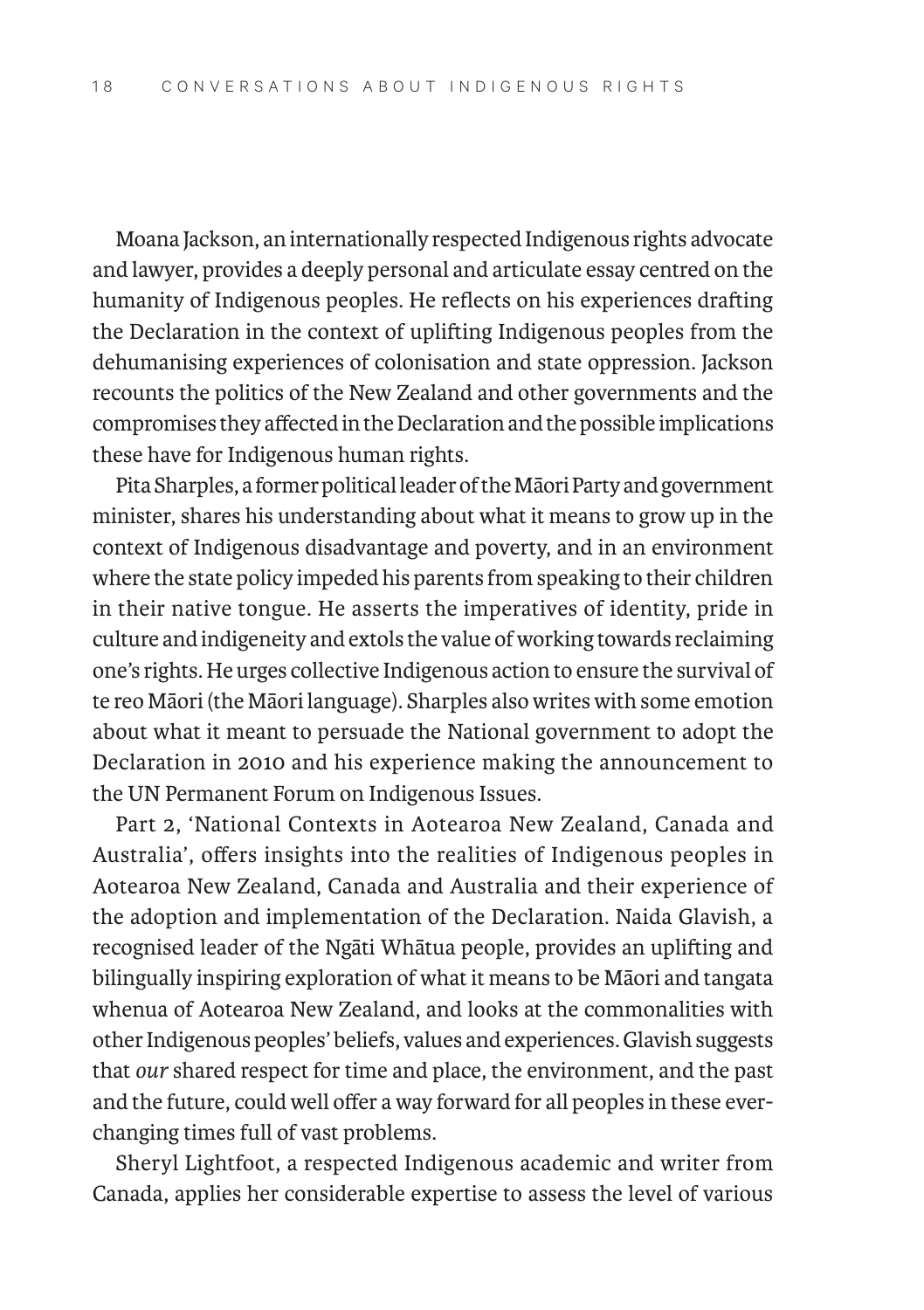states' compliance in implementing the Declaration, before turning to her own experience to explore how the government in Canada traverses the fine line between rhetorical and meaningful action on Indigenous rights, for example around the Truth and Reconciliation Commission and Residential Schools. Lightfoot also compares the approach in Canada with Aotearoa New Zealand. She concludes that there is a considerable way to go for true decolonisation to take place, but suggests that once completed it promises a meaningful new world order.

Steve Larkin, one of Australia's highest-ranking Indigenous academic leaders, provides a moving and highly capable analysis of the Indigenous situation in Australia, traversing a breadth of issues from stolen generations, deaths in custody and racism. He explores his country's political and social colour-blindness, and other barriers limiting true compliance with the **Declaration** 

Part 3, 'Case Studies', includes several essays examining the place of the Declaration in human rights debates, Indigenous leadership, entrepreneurship and business. Fleur Te Aho and Anaru Erueti, two emerging Indigenous legal advocates and academics from Aotearoa New Zealand, outline the wealth of Indigenous rights material available to assist Māori and other Indigenous peoples and how to access them when advocating for their rights. Te Aho and Erueti then apply their considerable advice and expertise to real-life scenarios.

Jessica Ngatai, an Indigenous staffer at the New Zealand Human Rights Commission, explains how the Declaration impacts and strengthens the work of the New Zealand Human Rights Commission, and how it offers twenty-first-century moral and practical support to the Treaty of Waitangi.

Selwyn Katene, who has published three books on Indigenous and Māori leadership, explores how the shared experiences of Indigenous peoples, and their need for leadership to carry them forward while retaining the values and beliefs of the past and their cultures, led to a cooperative global initiative to establish a leadership centre and network. While ultimately the venture could not be sustained, the experience validated the need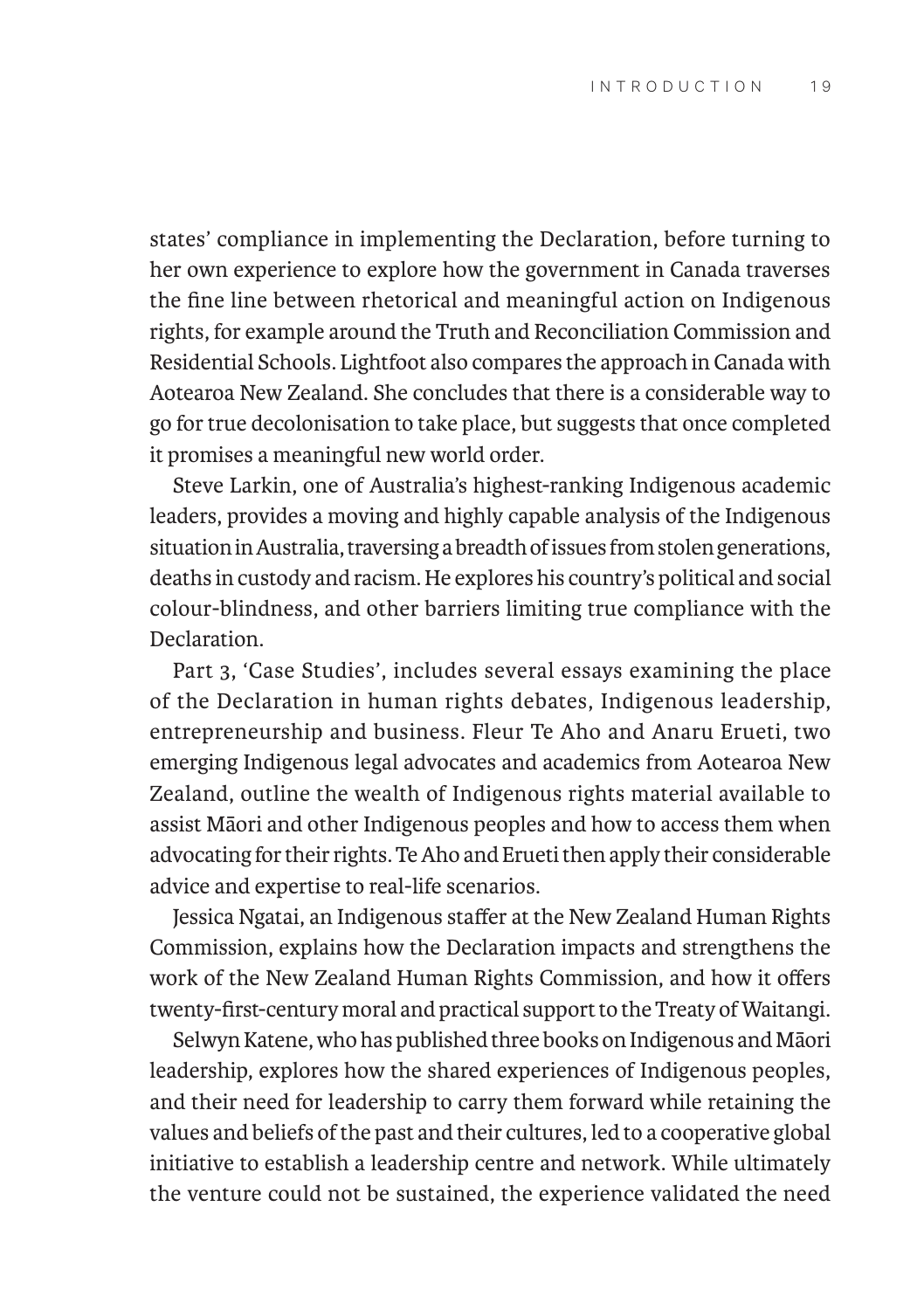for such an initiative, and taught valuable lessons for any future such establishment.

Jason Mika, an Indigenous academic specialising in entrepreneurship, presents a comprehensive discussion about how the Declaration can be used both as a shield and an enabler of Indigenous rights, before exploring the connection between the Declaration and the Treaty of Waitangi, and the role of entrepreneurship and enterprise in realising Indigenous selfdetermination and sustainable economic development.

Pushpa Wood, a financial specialist who played an important role in the funding of the Global Centre of Indigenous Leadership, concludes this part with an exploration of the distinctive features of Indigenous business beliefs and values, and ways of doing business, and particularly Māori business, and then looks at the potential for the Declaration to defend, foster and develop these unique practices.

In Part 4, 'The International Context', Tracey Whare, who has extensive experience in Indigenous advocacy at the UN, explores the significant impact the Declaration has had on the processes of the various specialised agencies of the UN on Indigenous and human rights. Applying her significant experience, she discusses the implications these have for Indigenous advocates wishing to see greater implementation of the Declaration at the state level.

The final chapter in the book is by Rawiri Taonui. It looks at the significance of the Declaration, and discusses progress on the Declaration in strengthening Indigenous movements, developments in the UN, increasing support among states, on violence against indigenous advocates, and in constitutional, legislative, legal and human rights cases and contexts. Taonui considers the future of the Declaration in the context of the limitations of the Paris Agreement on climate change and the Agenda 2030 strategy to eradicate poverty, and scopes compromises within the Declaration, the lack of state recognition of Indigenous peoples in some countries, ongoing issues of language loss, Indigenous suicide, high incarceration, continuing racism and cultural and physical survival. It ends